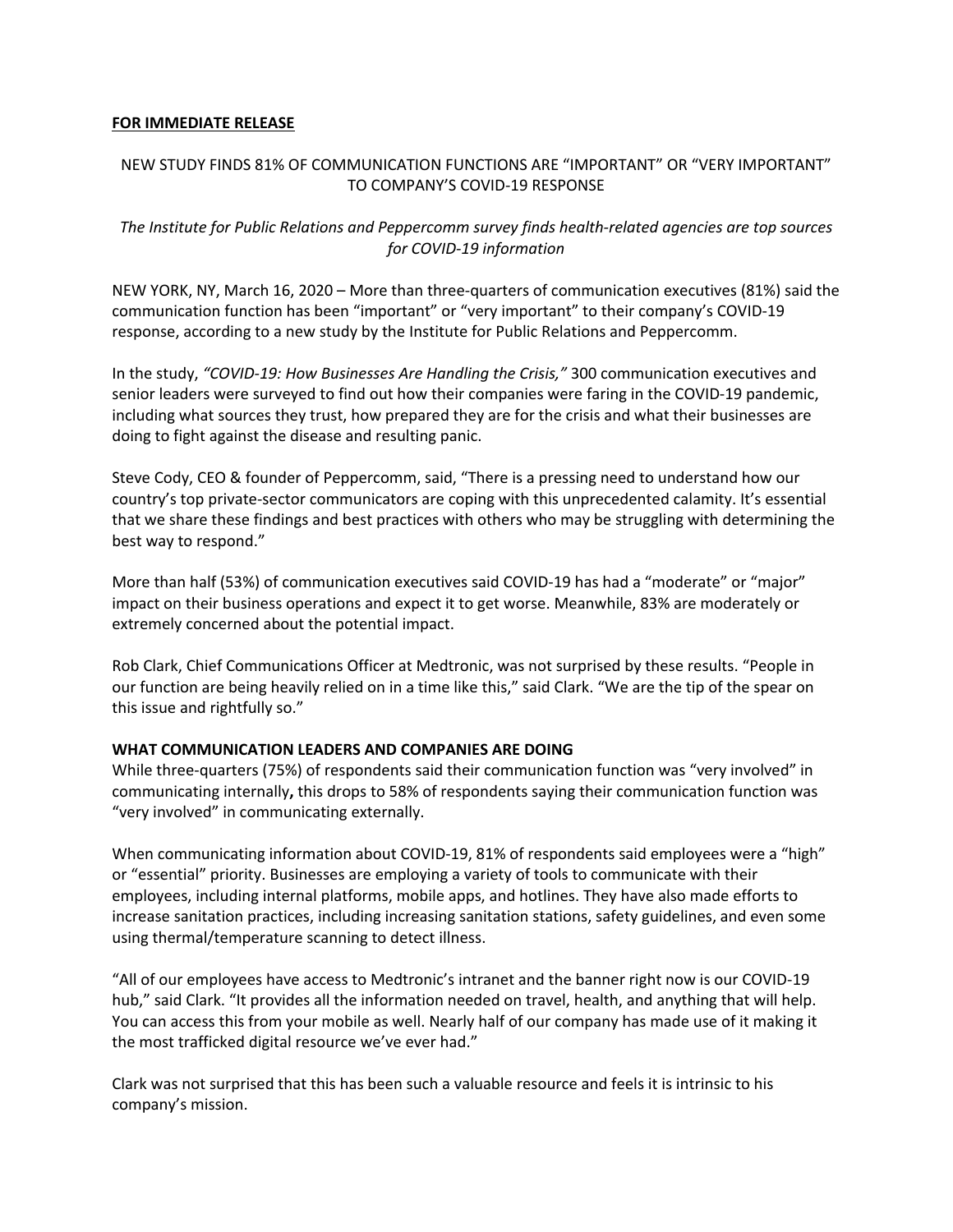"This has a personal impact on everyone," said Clark. "People aren't sure what to think and what it means for them personally or for their families. So, they're looking for any guidance on what to do. We as the employer should be providing that."

And the help doesn't stop there. Companies are stepping up to do their part. More than half (53%) of the respondents said their companies are helping or plan to help those affected by the COVID-19 crisis.

#### **CRISIS PREPAREDNESS**

The majority of respondents (85%) felt their organizations are at least "somewhat" prepared for the COVID-19 crisis and 87% said the same about their communication functions. However, there was varied sentiment about how well companies are updating their crisis plans varies.

More than half (55%) said they have made good progress on updating their crisis plans or have them fully updated. Nearly one-quarter either had not made progress on updates, had not planned to update, or had no crisis plan at all. More specifically, while 56% had an infectious disease outbreak in their crisis plan, 44% did not.

#### **TRUST IN SOURCES**

Health-related agencies were reported to be the most trusted sources of information during the COVID-19 crisis. Nearly three-quarters of respondents (71%) have "a lot" of trust in federal agencies, such as the Centers for Disease Control and Prevention or National Health Service, and international health organizations, such as the World Health Organization.

On the other hand, social media, online health websites (e.g., WebMD), and country leaders (e.g., presidents and prime ministers) were the least trusted sources of information. For example, 82% of respondents said they had "not much" or no trust in social media. Fifty-six percent reported having "not much" or no trust in country leaders. Only 5% of respondents directed stakeholders to seek additional information from country leaders, while only 2% suggested social media.

"Communicators significantly influence the decisions that organizations make as they serve as connectors among functions and stakeholders," said Tina McCorkindale, Ph.D., APR, President and CEO of the Institute for Public Relations. "When they turn to trusted sources to help inform their stakeholders and curb disinformation, this has a significant impact not just on the business but society at large as well."

For the complete report, please visit https://instituteforpr.org/coronavirus-covid-19-comms-report/

###

Methodology: The Institute for Public Relations conducted an online survey of 300 communication executives and senior leaders from March 5 -10, 2020 to find out how their company and their communication function are responding to the coronavirus. The margin of error based on the sample size is +/- 6%, but please note this was not a random sample.